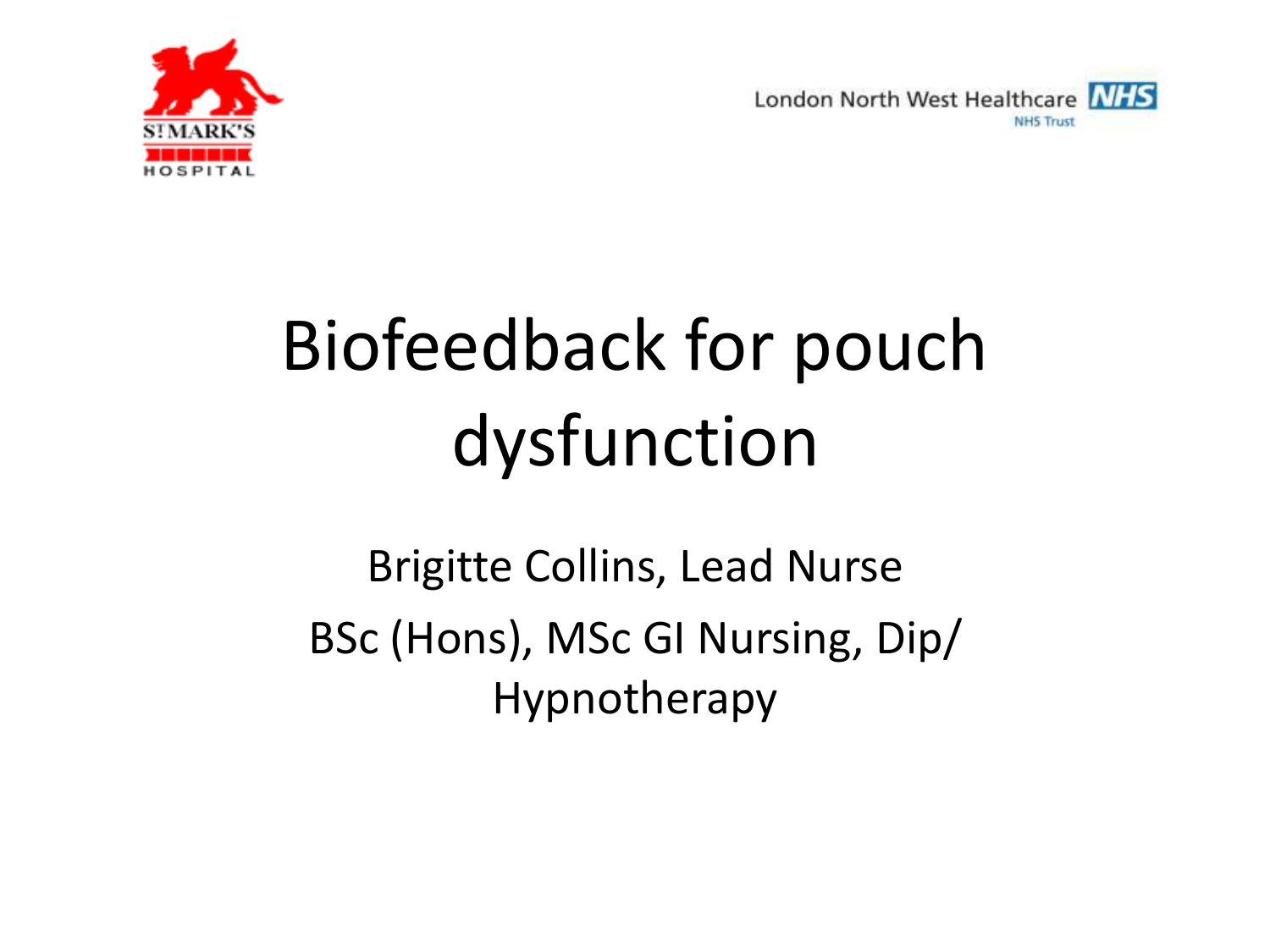## **Objectives**

- Awareness of St Marks biofeedback therapy
- Strategies that may help pouch dysfunction
	- Dietary modification
	- Anti-diarhoeals/bulking agents
	- Pouch training
	- Insert
	- Irrigation
	- Psychological support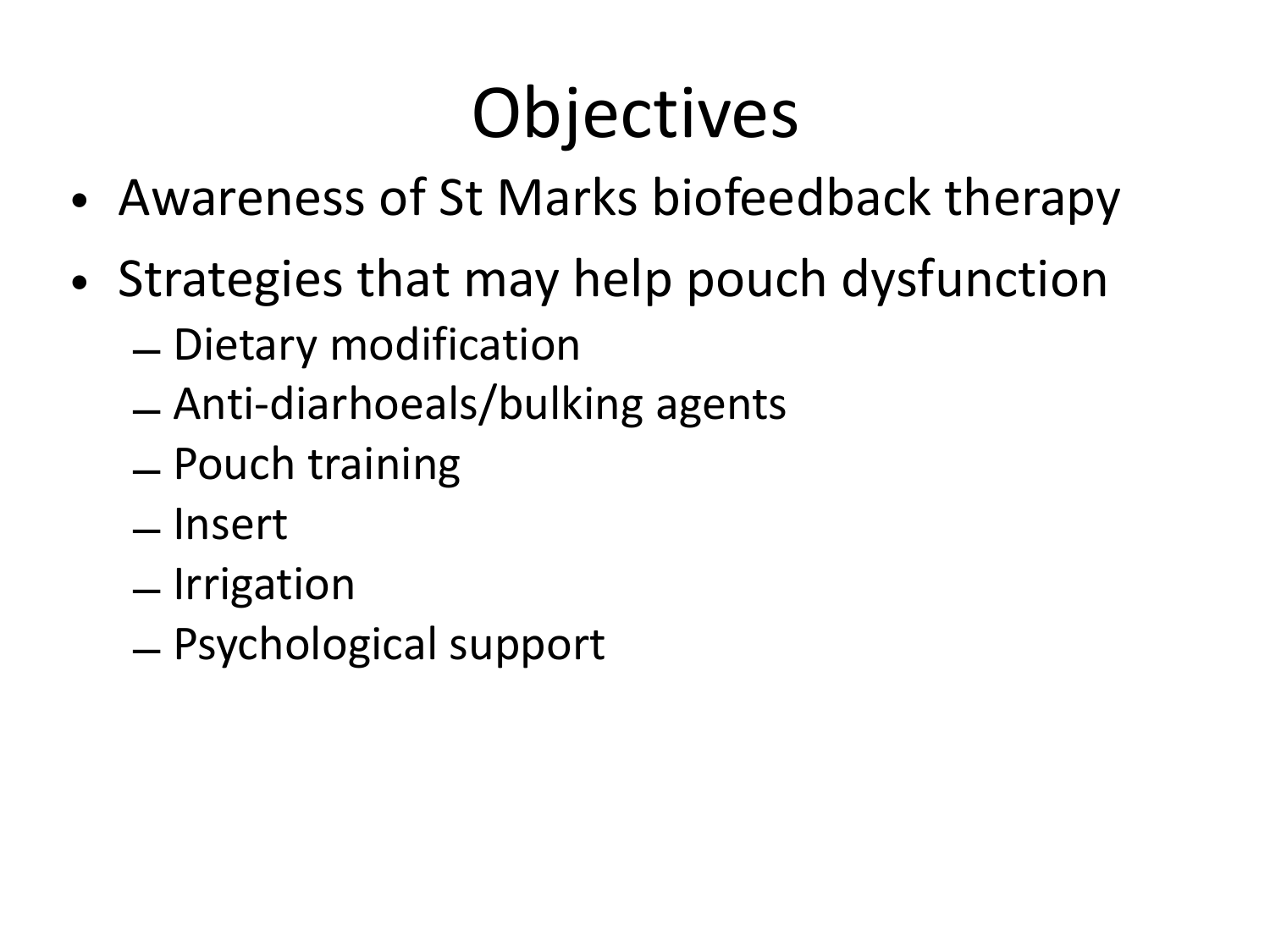## What is biofeedback?

- Whatever you want it to be?
- Behavioural/Holistic approach
- Learning through reinforcement
- Re-education tool subconscious information is relayed
- Patient actively involved in making a change in function
- Non surgical and non-invasive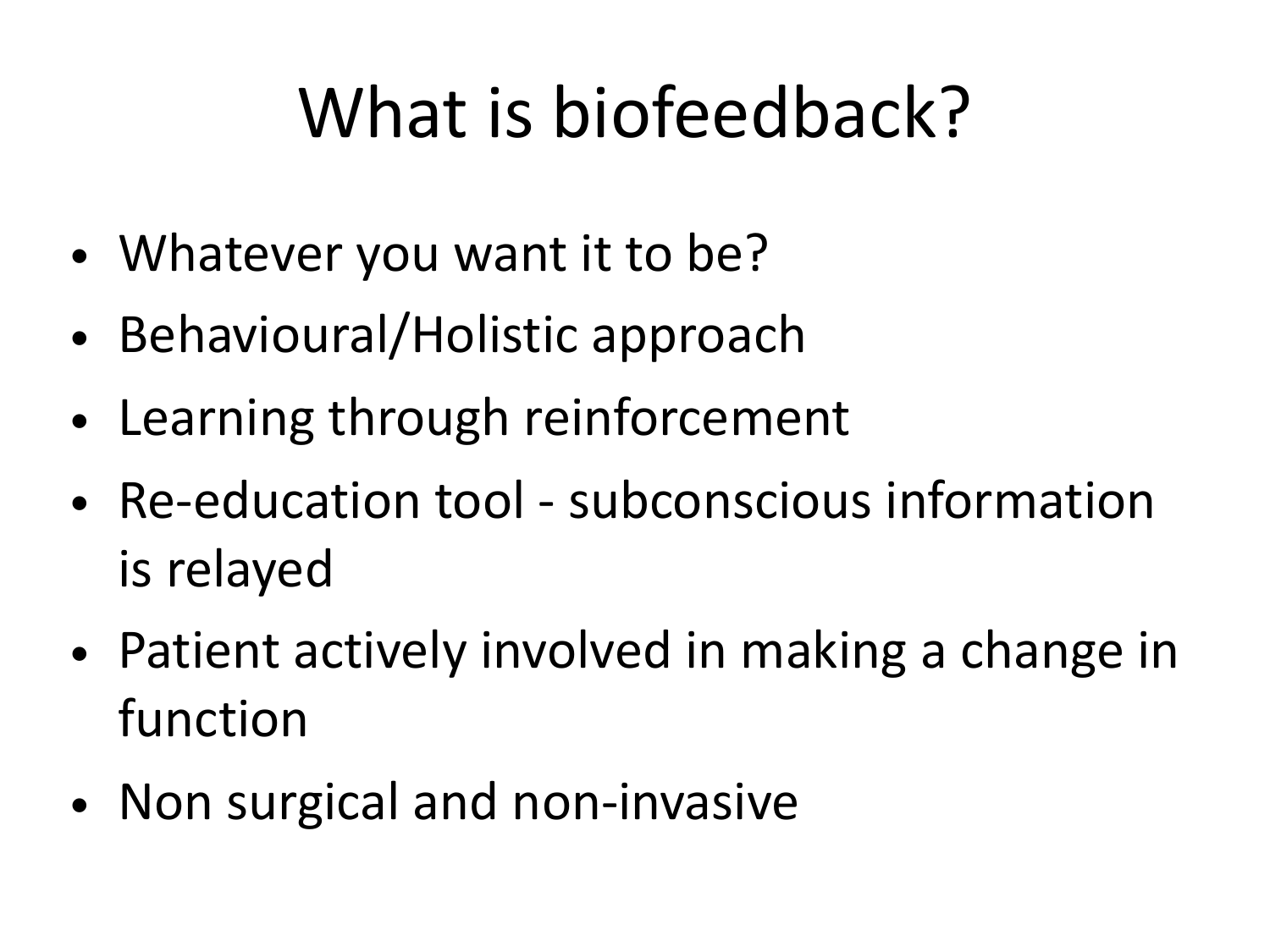#### Biofeedback team

- Commenced in 1986 30 years of service next year, which started with one person
- Lead Nurse, 3 CNS, 2 physiotherapists, 1 counsellor specialist, 1 dietician
- More than 2500 face to face contacts
- 1 hour new appointment, 45 mins follow up
- F/UPS 4-6 weeks with up to 5 appointments
- 70-75% discharged directly, no medical input
- Access to gastroenterologists, colorectal surgeons, gynaecologist, psychiatrist, full range of tests.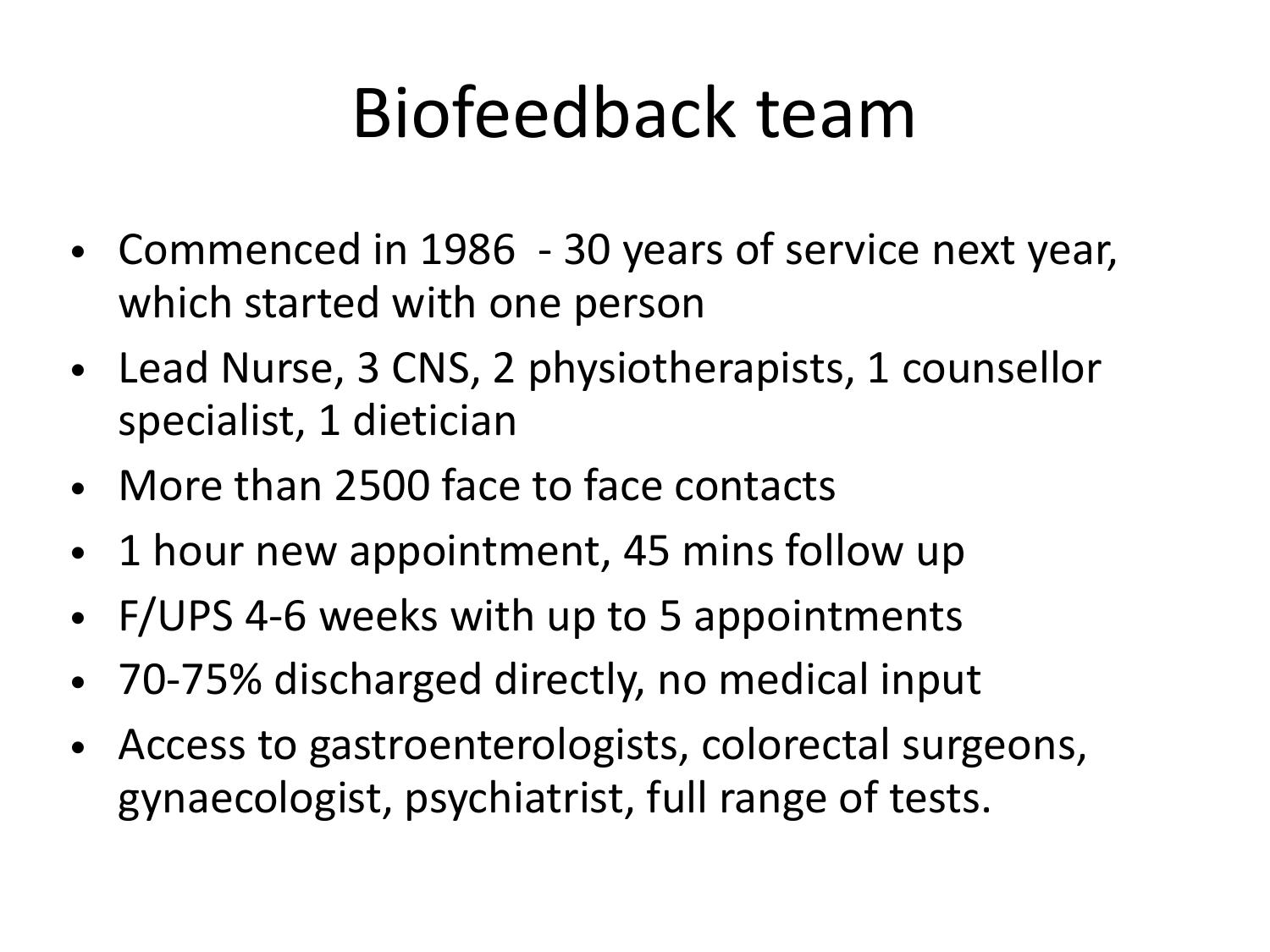## Aim of the service

- Comprehensive assessment identifying symptoms, problems, concerns, anxieties, quality of life and treatment expectations
- Based on assessment aim is to increase insight and ability to cope and normalise bowel function and set realistic objectives
- Providing strategies with an individualised package of care
- Several components, no one treatment fits all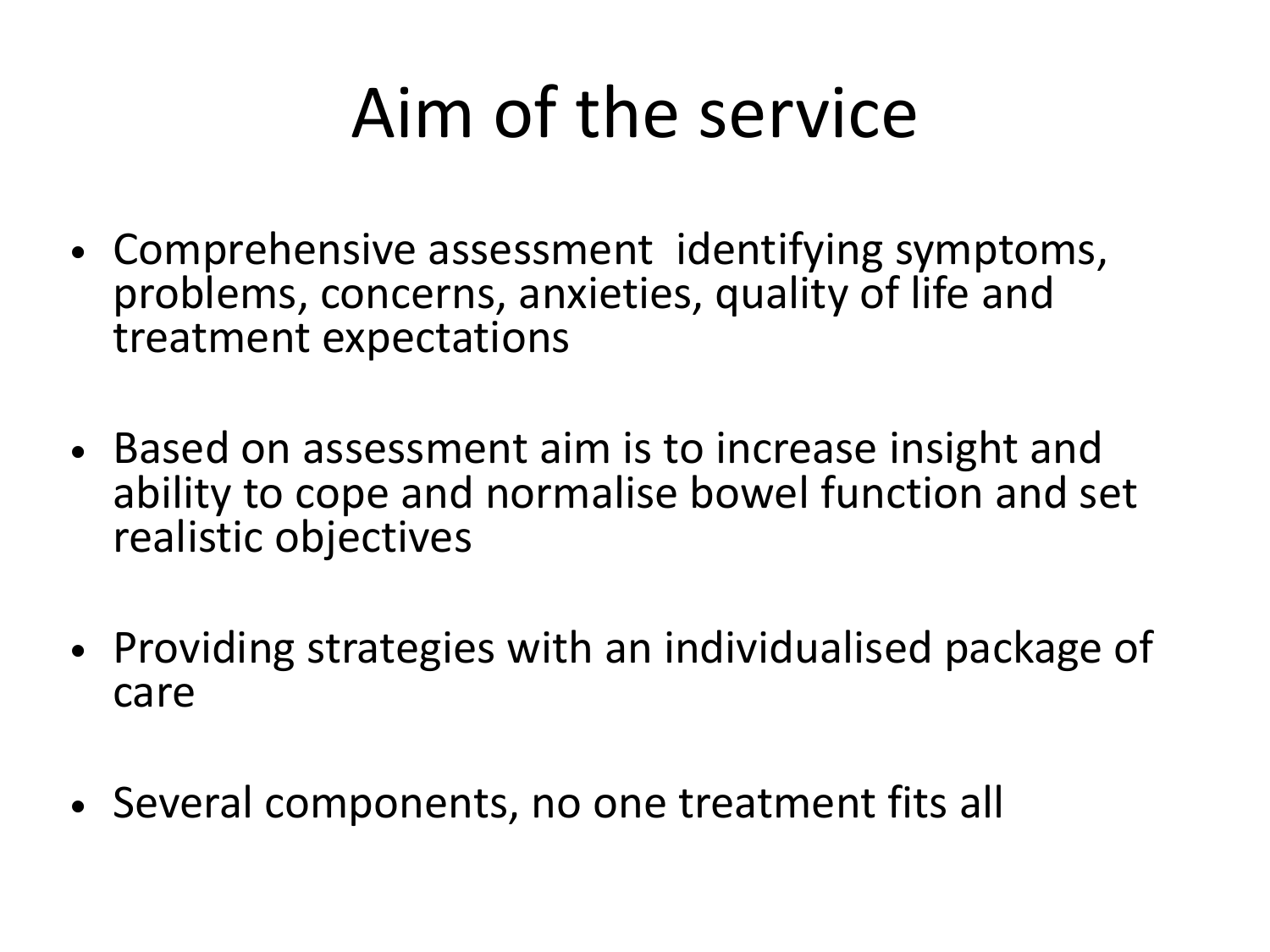## What does biofeedback involve?

- Advanced assessment
- Patient education
- Bowel and muscle retraining
- The teaching of practical techniques to control and improve bowel symptoms
- Psychological support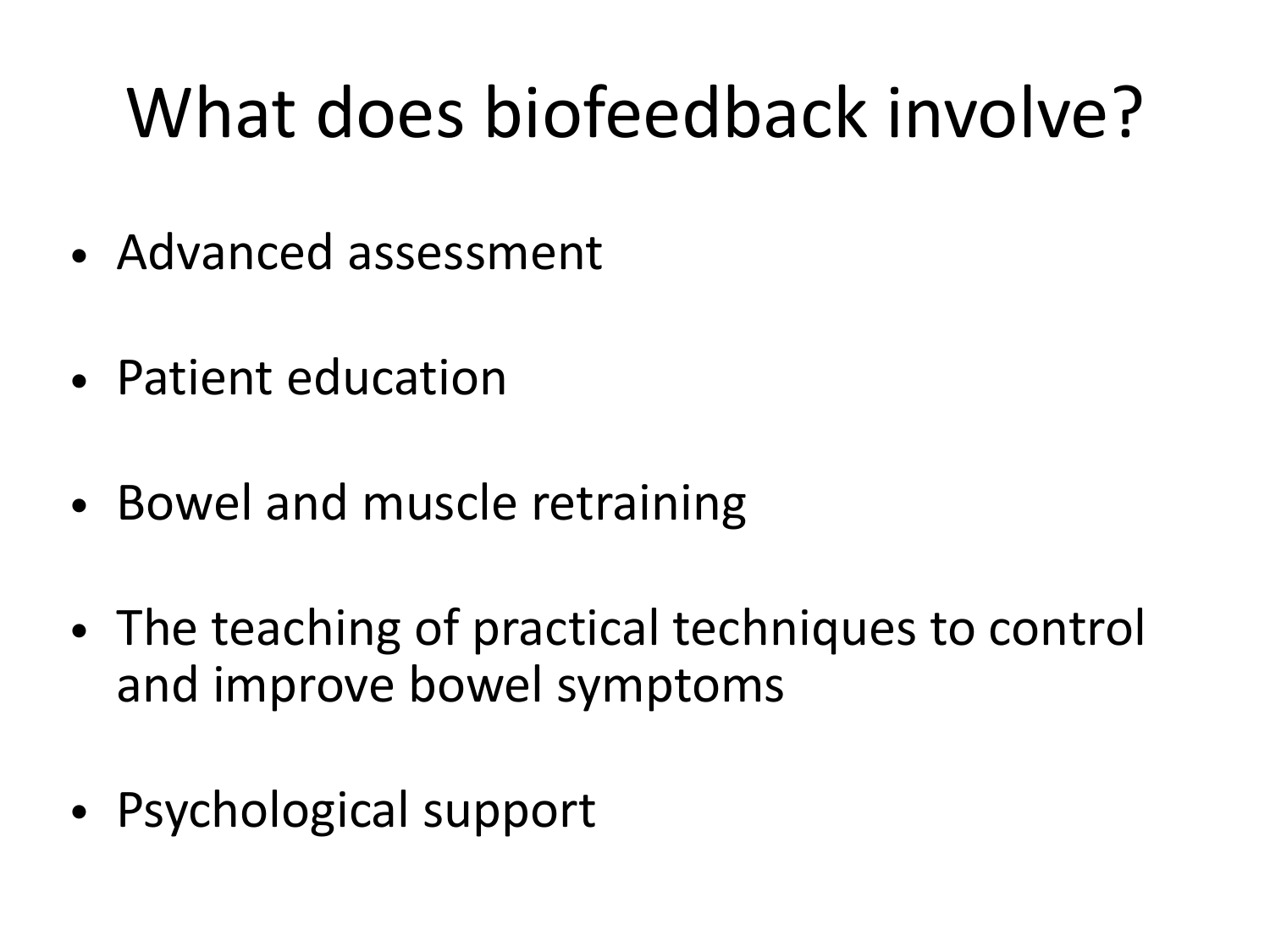#### How Does This Relate to Pouch Function?

- Literature shows that a "good pouch function" is often related to aspects such as: lower frequency of pouch emptying, ease of evacuation and faecal continence
- Conversely, pouch "dysfunction" can be said to include increased frequency of pouch emptying, evacuatory problems and faecal/ mucus incontinence/leakage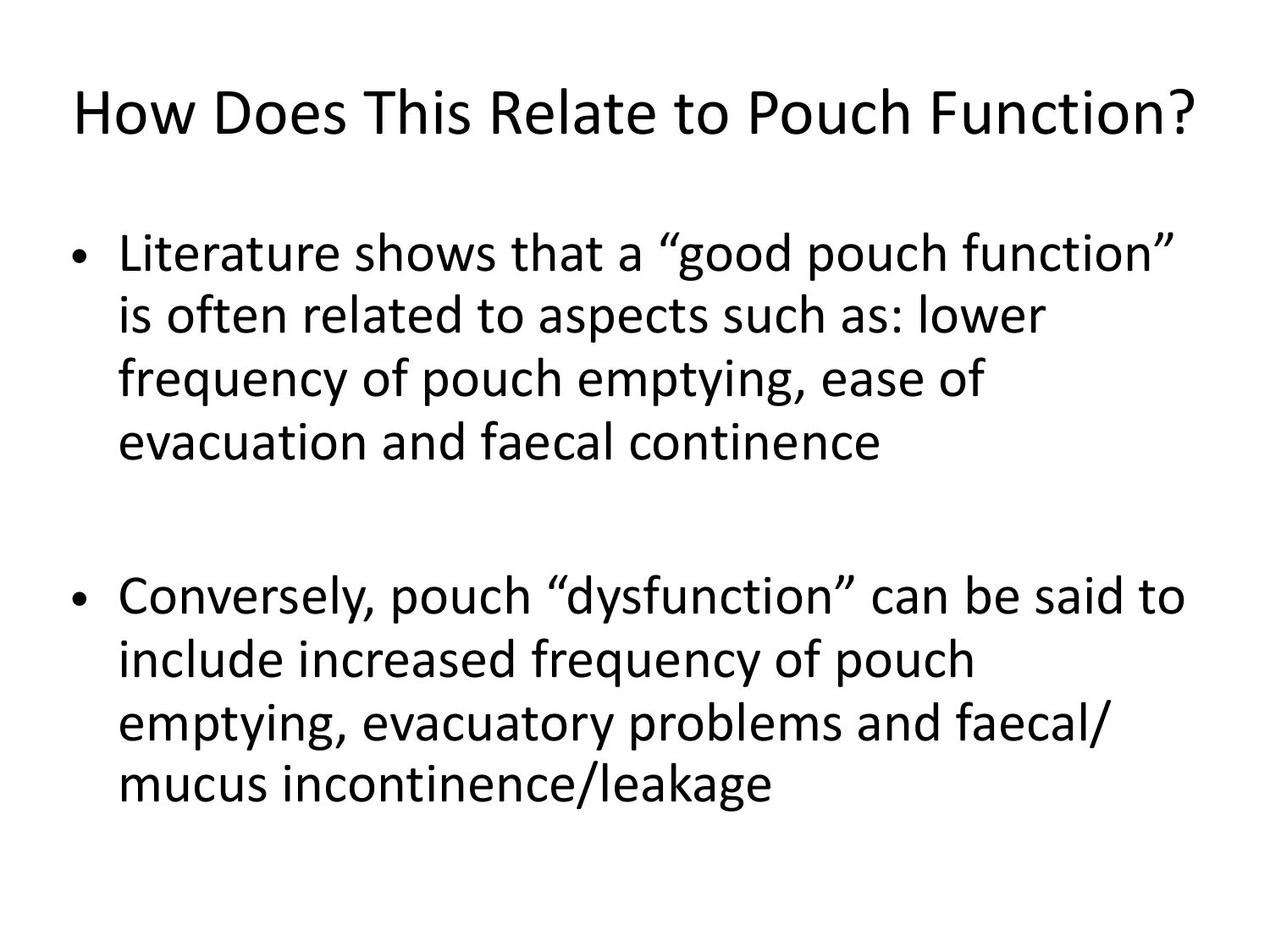#### Biofeedback and Pouch Dysfunction

- Pouch Frequency Dietary advice, Loperamide usage and/or fybogel, anal skincare, pouch training
- Evacuatory Dysfunction evacuatory positioning and techniques, use of irrigation products.
- Faecal/ Mucus Incontinence improving external anal sphincter tone and pelvic floor muscles, using renew insert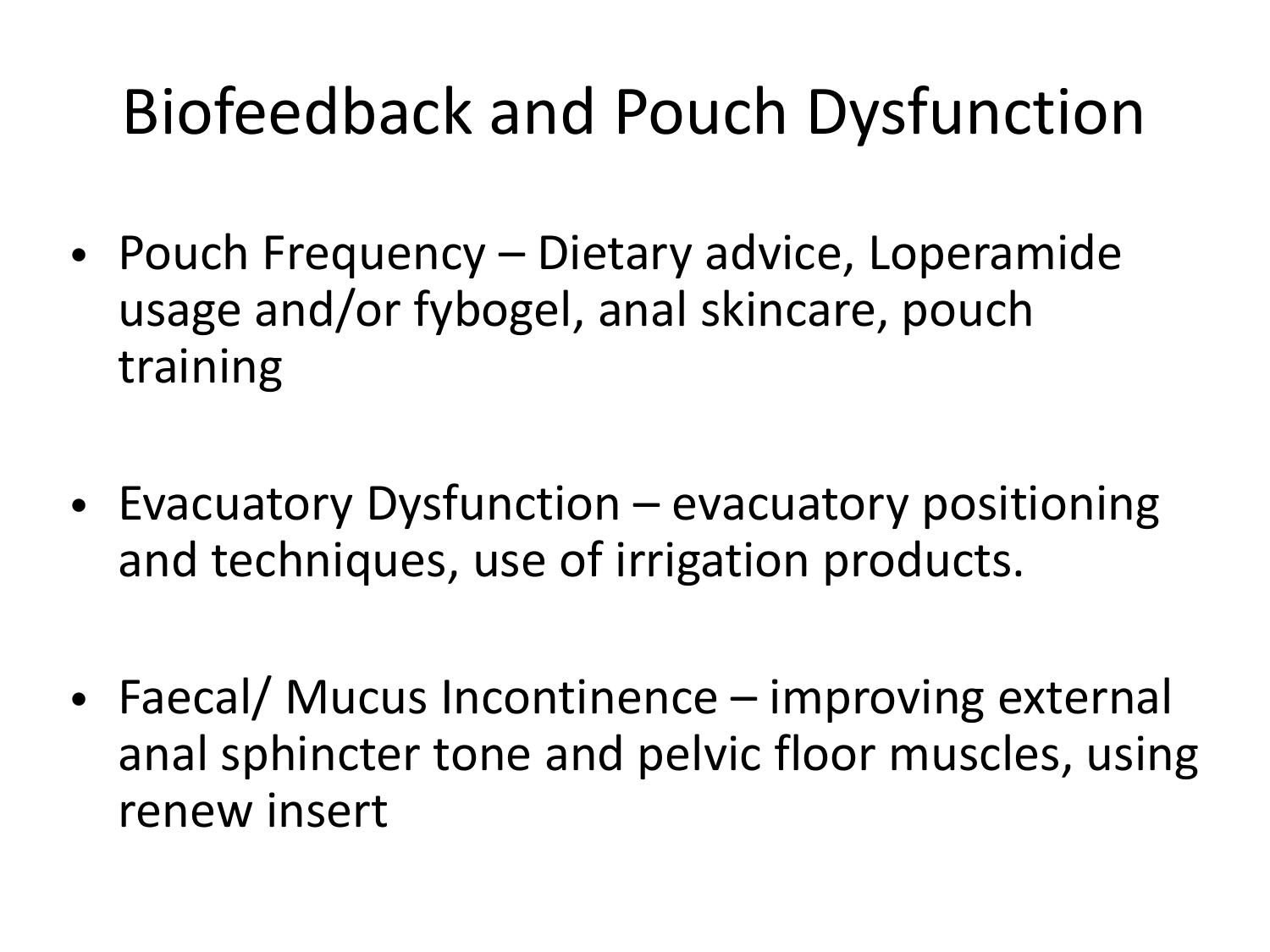### Dietary advice

- Rules are: there are no rules
- Individuals may respond differently to food
- No one food contains all the nutrients
- Important to choose a variety of foods for that healthy balance
- Digest and absorb all nutrients in the small bowel
- Less water and salt absorption
- Reintroduce food gradually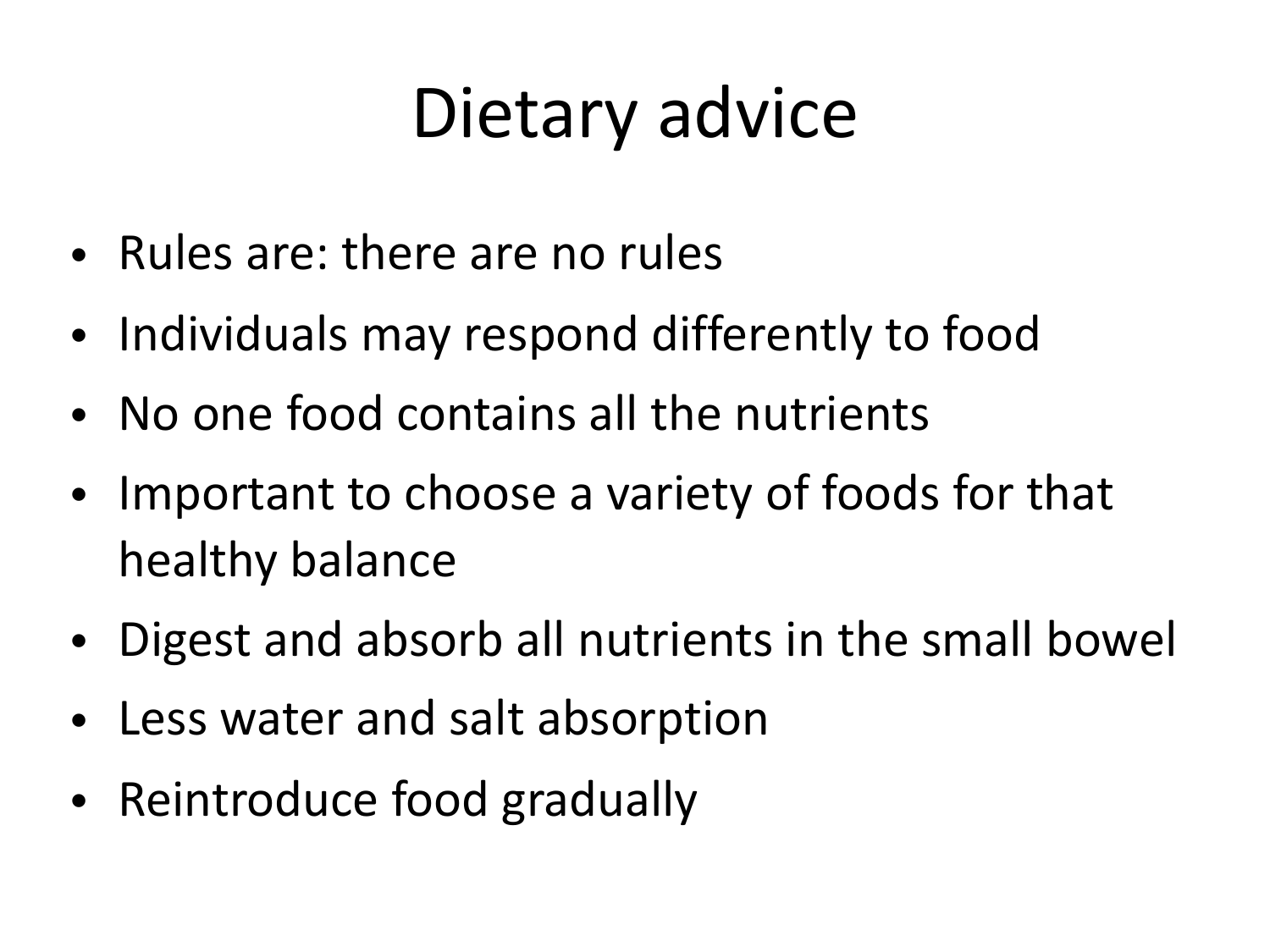| <b>Symptoms</b>                                | Associated foods                                                                                                                    |
|------------------------------------------------|-------------------------------------------------------------------------------------------------------------------------------------|
| Passing undigested food                        | Mushrooms, potatoes with skin, sweetcorn, lentils, peas, nuts, seeds,<br>tomatoes, peppers, carrots, apple, pear, pineapple         |
| Increased stool frequency/urgency/loose stools | Coffee, spicy foods, cabbage, green beans, citrus fruits, wine, beer,<br>wholemeal bread, weetabix, fried food, fruits, fruit juice |
| Decreased stool output                         | Bread, rice, pasta, banana                                                                                                          |
| Anal irritation                                | Spicy foods, nuts, seeds, citrus fruits and juices                                                                                  |
| <b>Abdominal bloating</b>                      | Fizzy drinks, chewing gum                                                                                                           |
| Increased wind                                 | Green leafy vegetables, onion, garlic, lentils, beer, carbonated drinks,<br>spicy foods, peas, leeks                                |
| Increased stool odour                          | Garlic, onions, eggs                                                                                                                |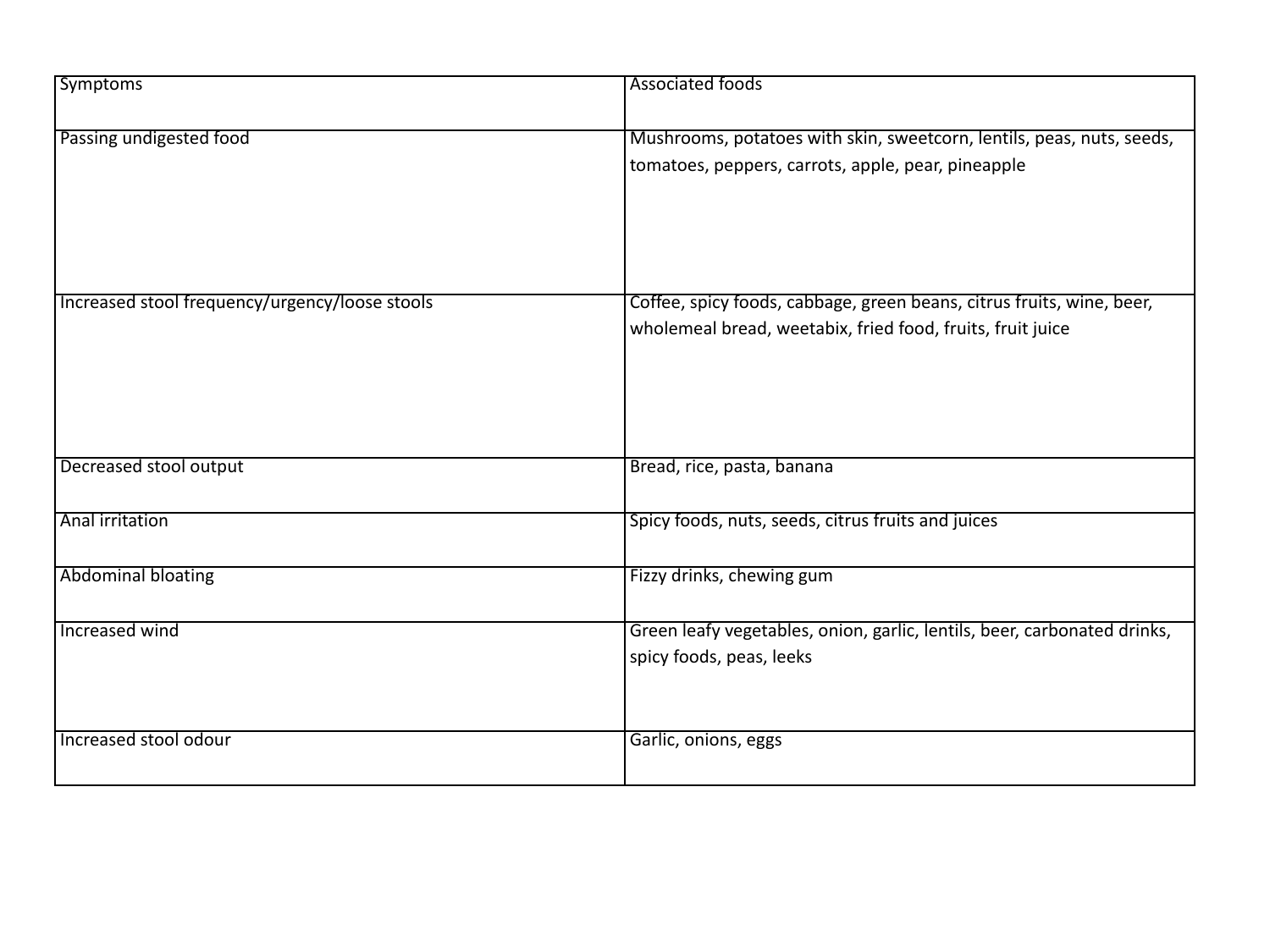### Diet

- Take a varied and well balanced diet
- Ensure an adequate fluid intake
- Develop a regular eating pattern
- Try foods and avoid those that repeatedly cause unacceptable symptoms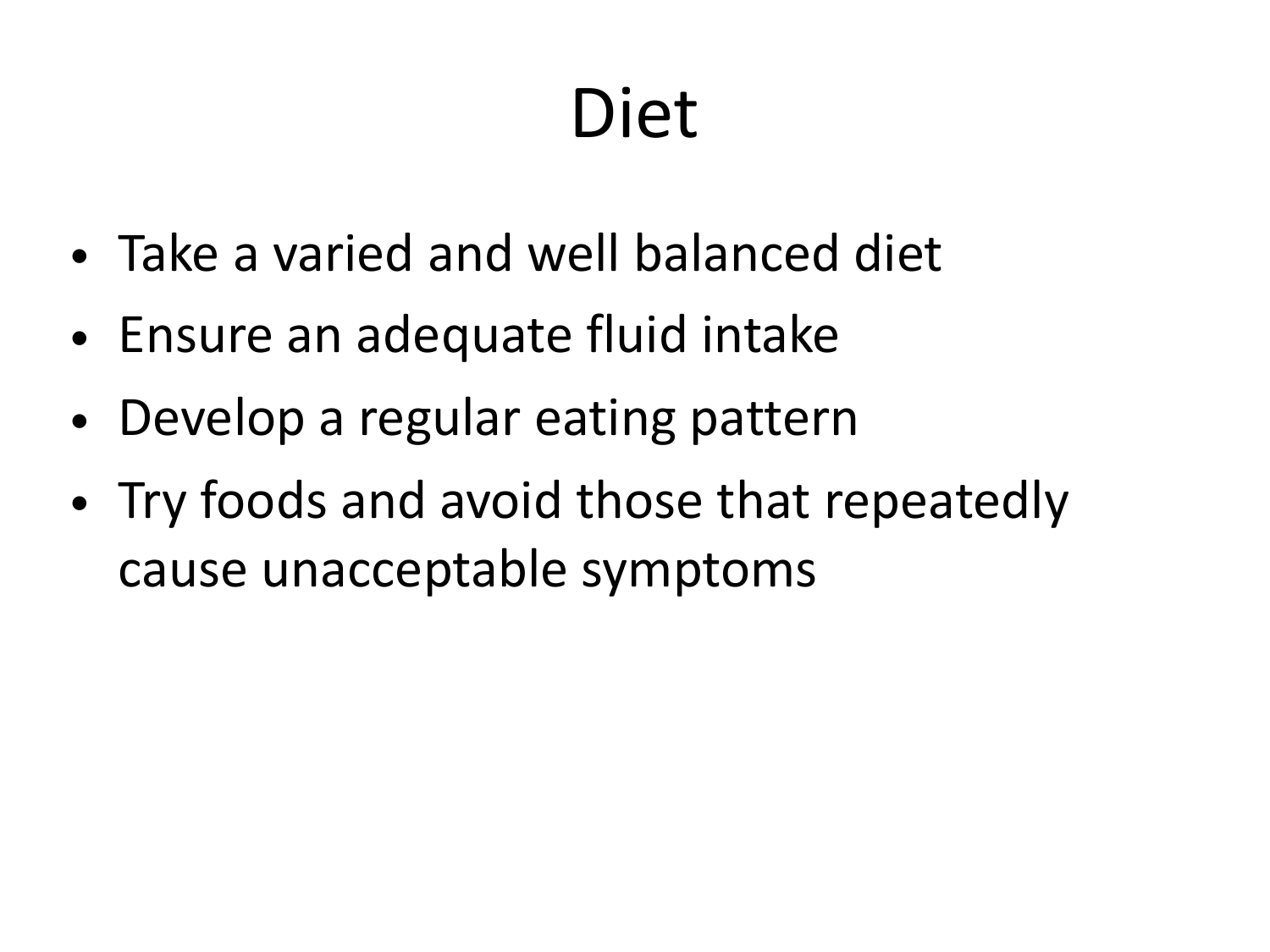## Loperamide and/or Fybogel

- Brand name of imodium, liquid, capsule, tablet and powder
- Myenteric plexus major nerve supply to GI tract
- Decreases the activity of the myenteric plexus
- Decrease frequency of stools
- Thicker more manageable stool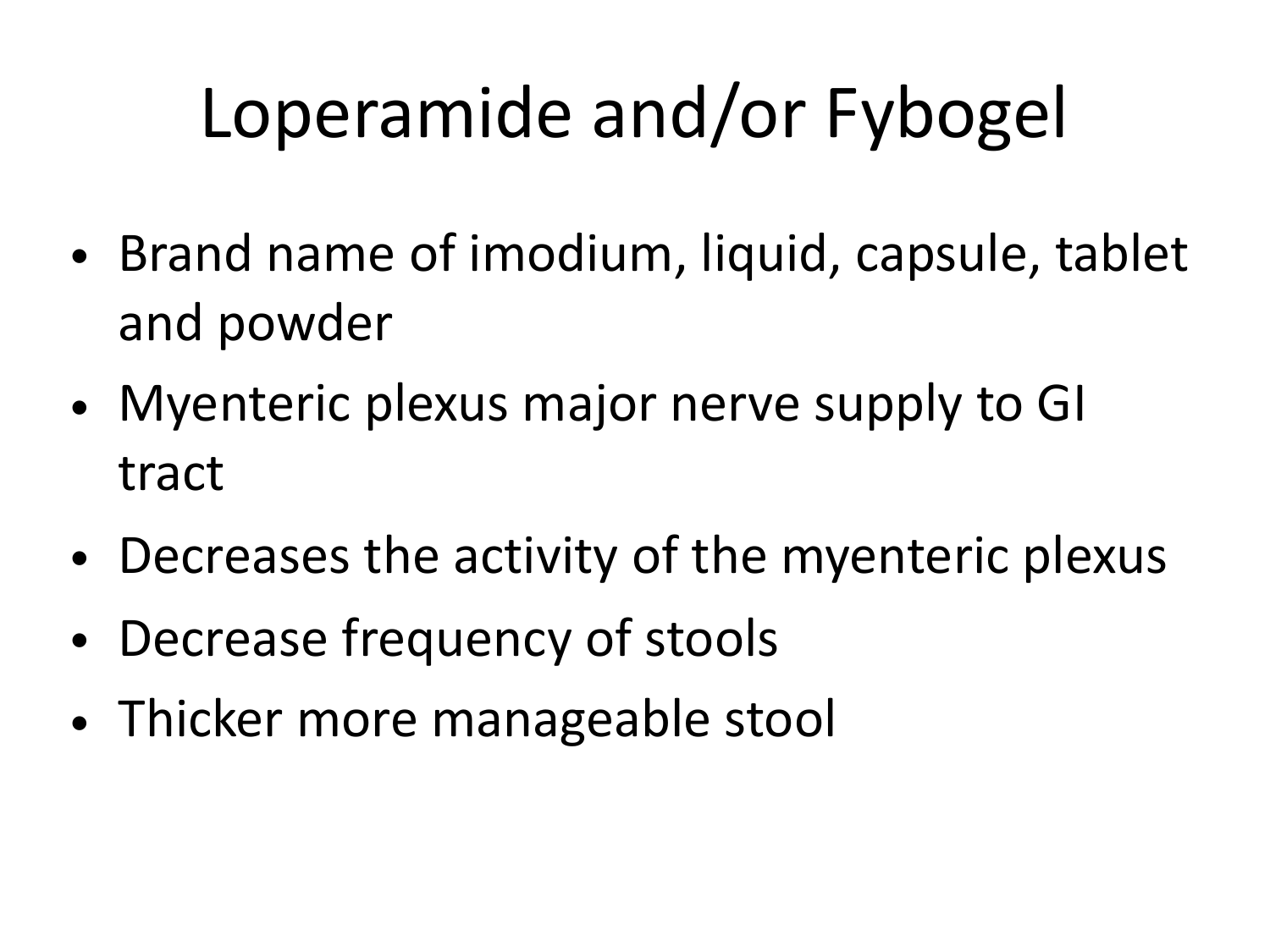## Loperamide and/or Fybogel

- Commence with the liquid
- Commence with a small amount and titrate
- Before food slow down the gastrocolic response
- Capsules if taking more than the equivalent of 2mg in liquid form
- Can take up to 8 capsules a day = 16mg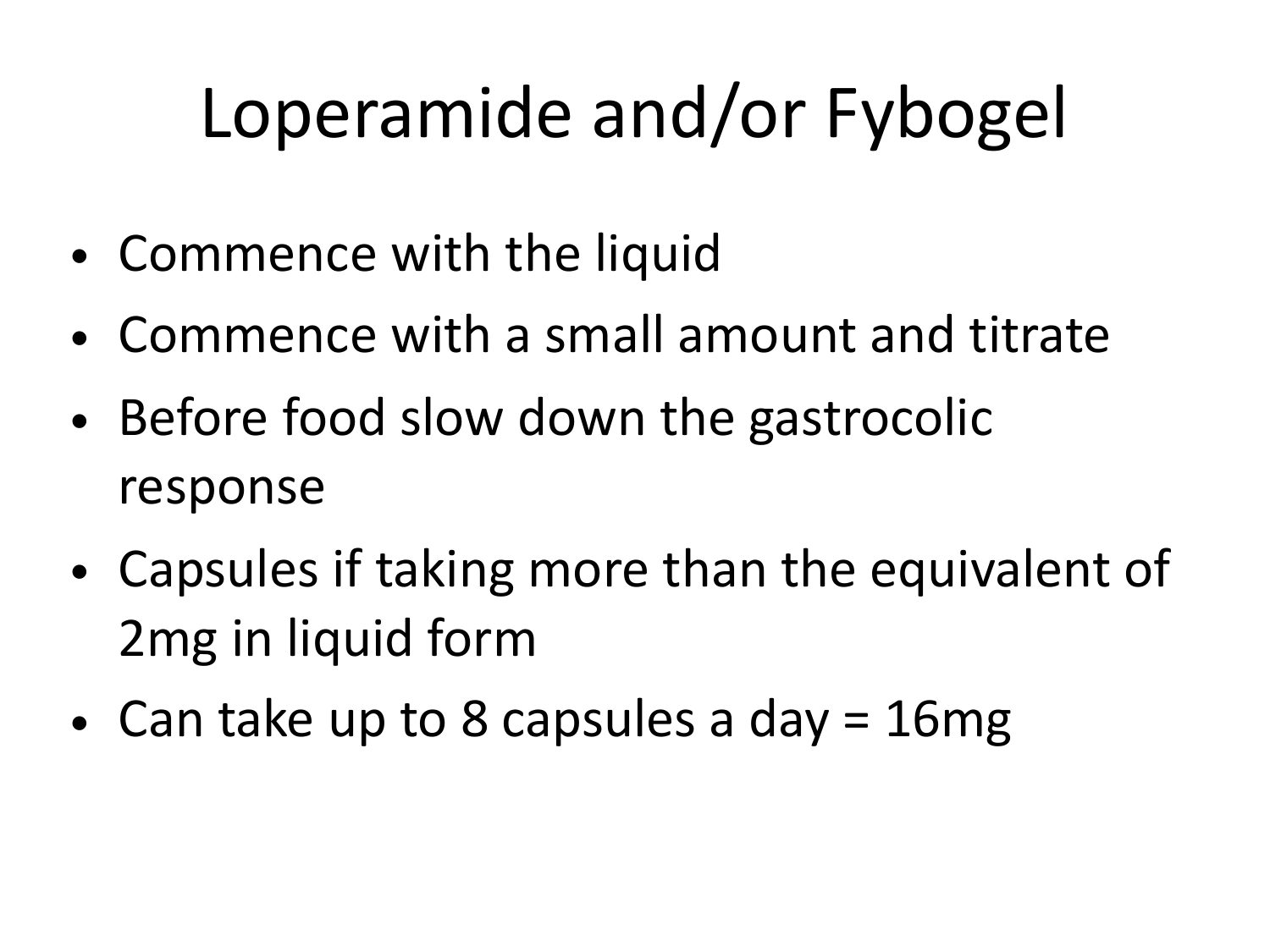## Loperamide and/or fybogel

- Combination of Loperamide and Fybogel
- Psyllium, dietary fibre and produced for mucilage content
- Fybogel is best taken with a meal and increasing slowly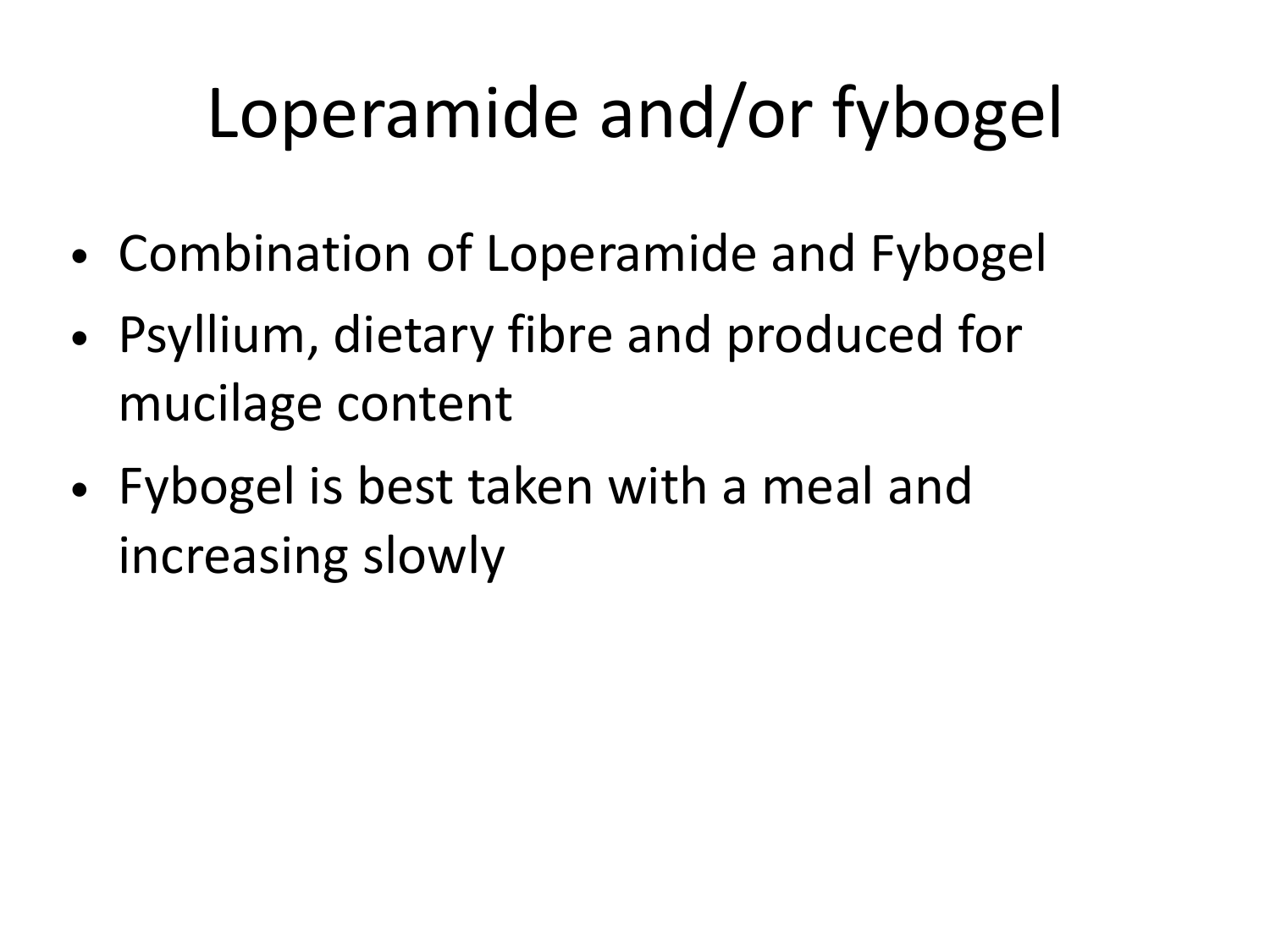## Pouch training

- After years of pain and urgency
- Dread and fear
	- Possible incontinence
	- Tension in the pelvic floor
	- Difficult defaecation
	- Continuous cycle
	- Total inco-ordination of the pelvic floor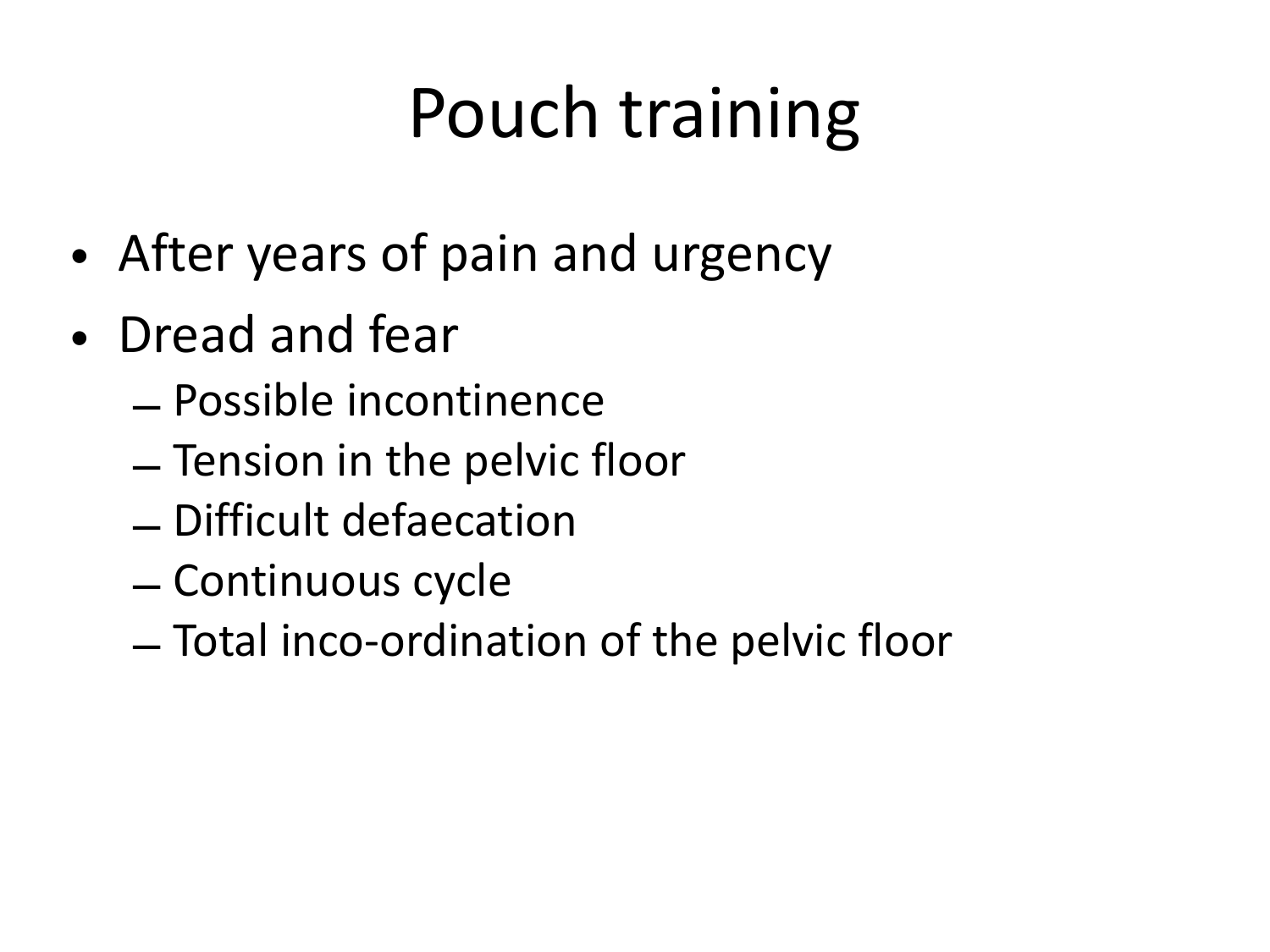## Pouch training

- Pelvic floor exercises
- Quick, easy, effective, can be done anywhere, anytime and free
- Trick is to make them part of a daily routine
- The more you exercise the pelvic floor the stronger they will get
- Can be done way before surgery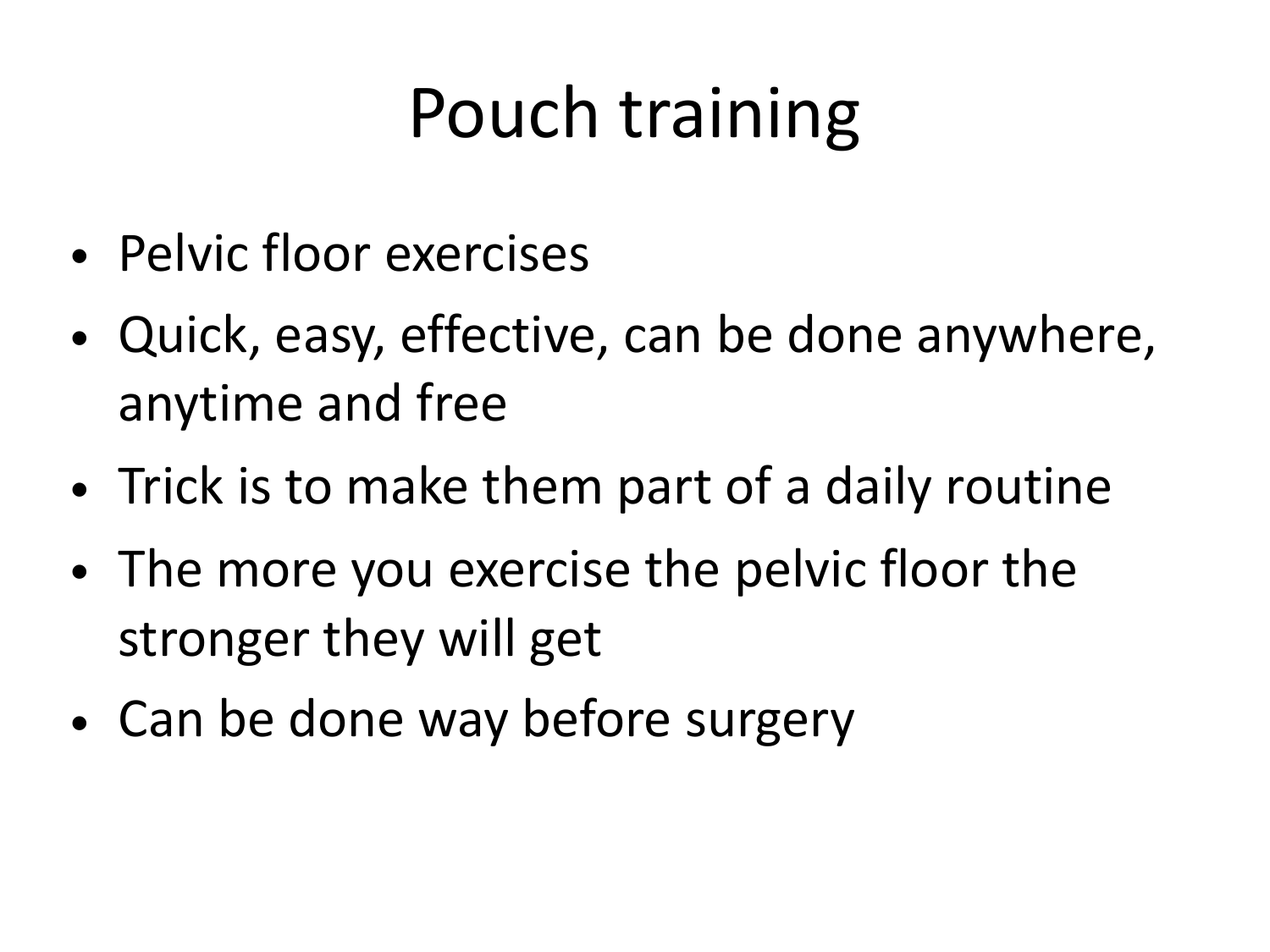## Pelvic floor exercises

- Important to use the correct muscles
- Always good to examine first
- Allows me to establish how long the patient can hold the squeeze
- Provide a programme to follow at home
- Encourage to have a routine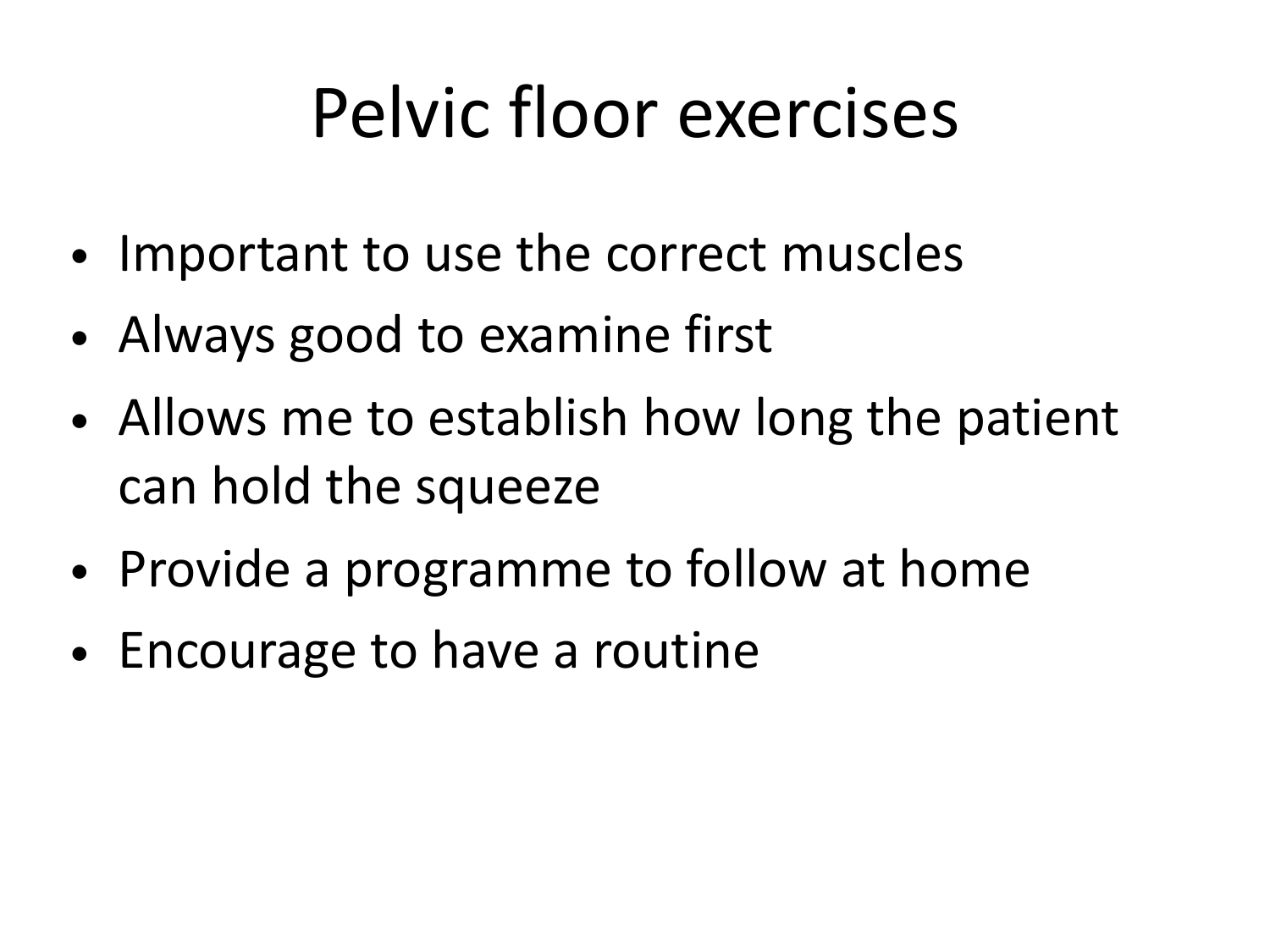## Pelvic floor exercises

- Imagine trying to stop passing urine and wind
- Lift and squeeze at the same time
- Hold for several seconds
- Relax for a few seconds
- Work up to 10-15 squeezes that can be held for 10 seconds
- Try to achieve 3 times a day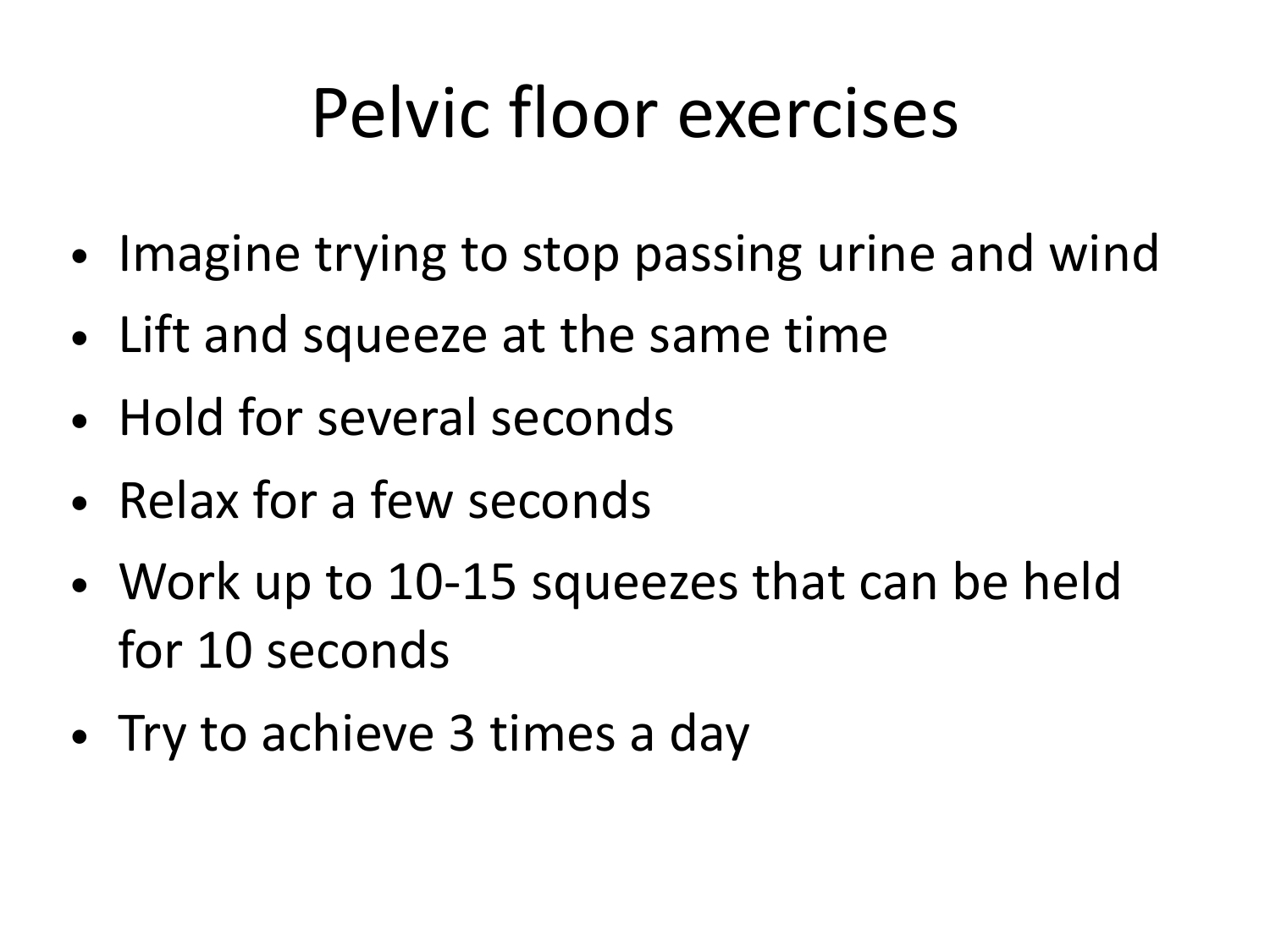#### Pelvic floor exercises

- Patients forget
- Association
- Squeezy app



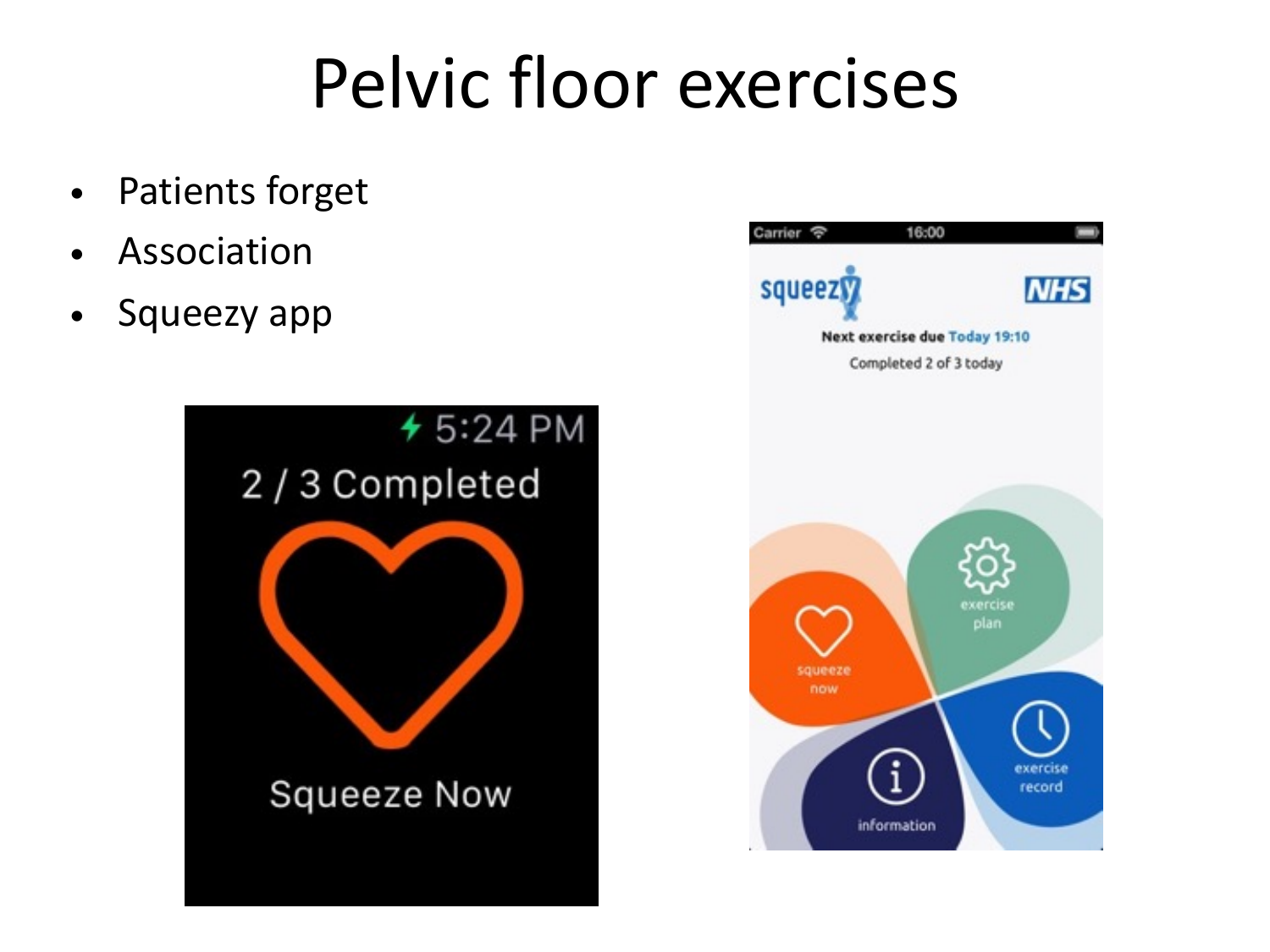## Pouch training

- Urge resistance (no pouchitis)
- Aim not to empty the pouch immediately
- Hold for longer, have a routine
- The more success try to hold longer as long as there is not an overwhelming urge
- Distraction techniques, breathing techniques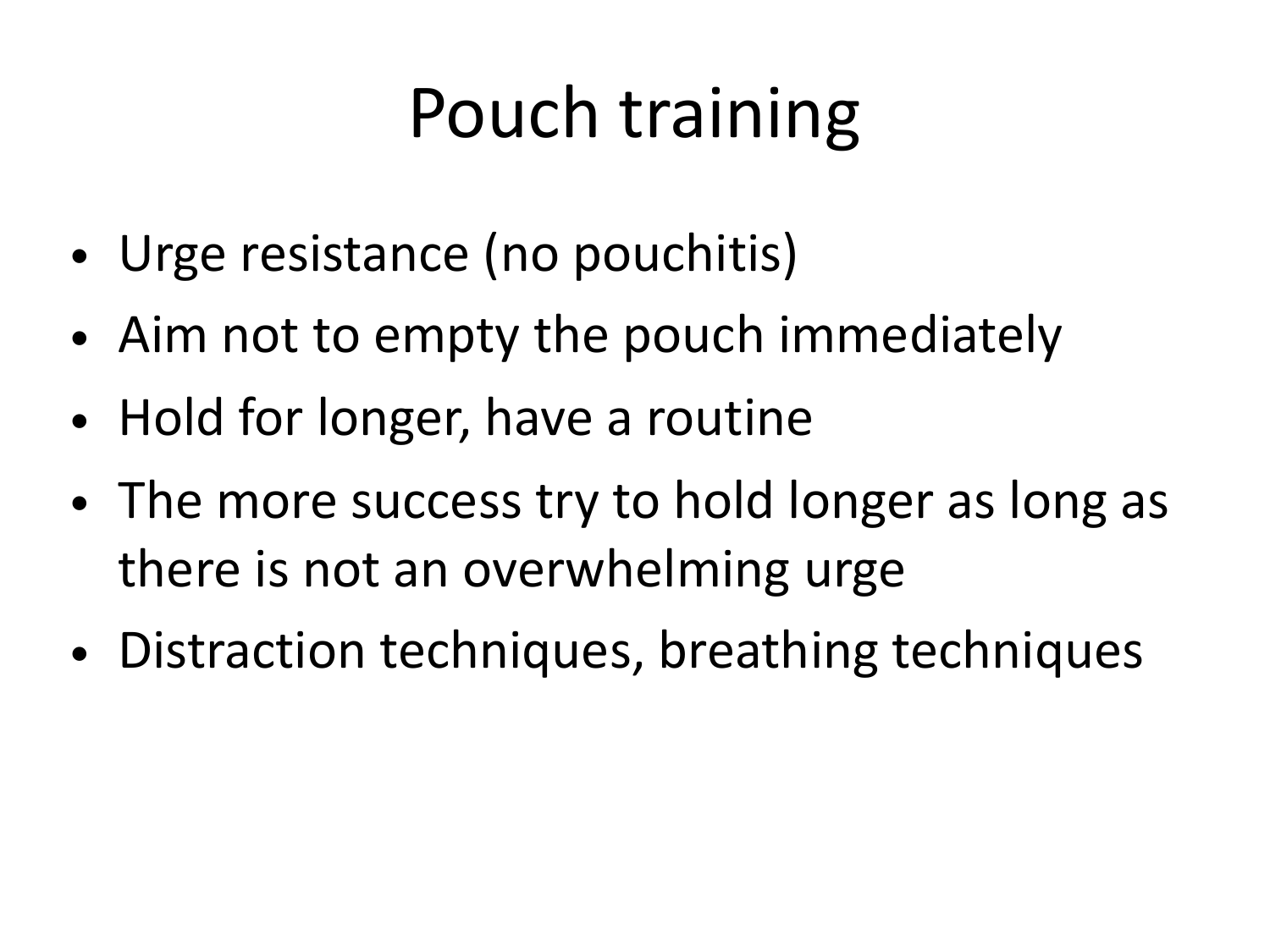## Pouch training

- Evacuatory dysfunction
- Defaecatory dynamics
- Increases intraabdominal pressure
- Prevents pelvic floor descent
- Aids pouch emptying



Knees higher than hips Lean forward and put elbows on knees Bulge abdomen Straighten spine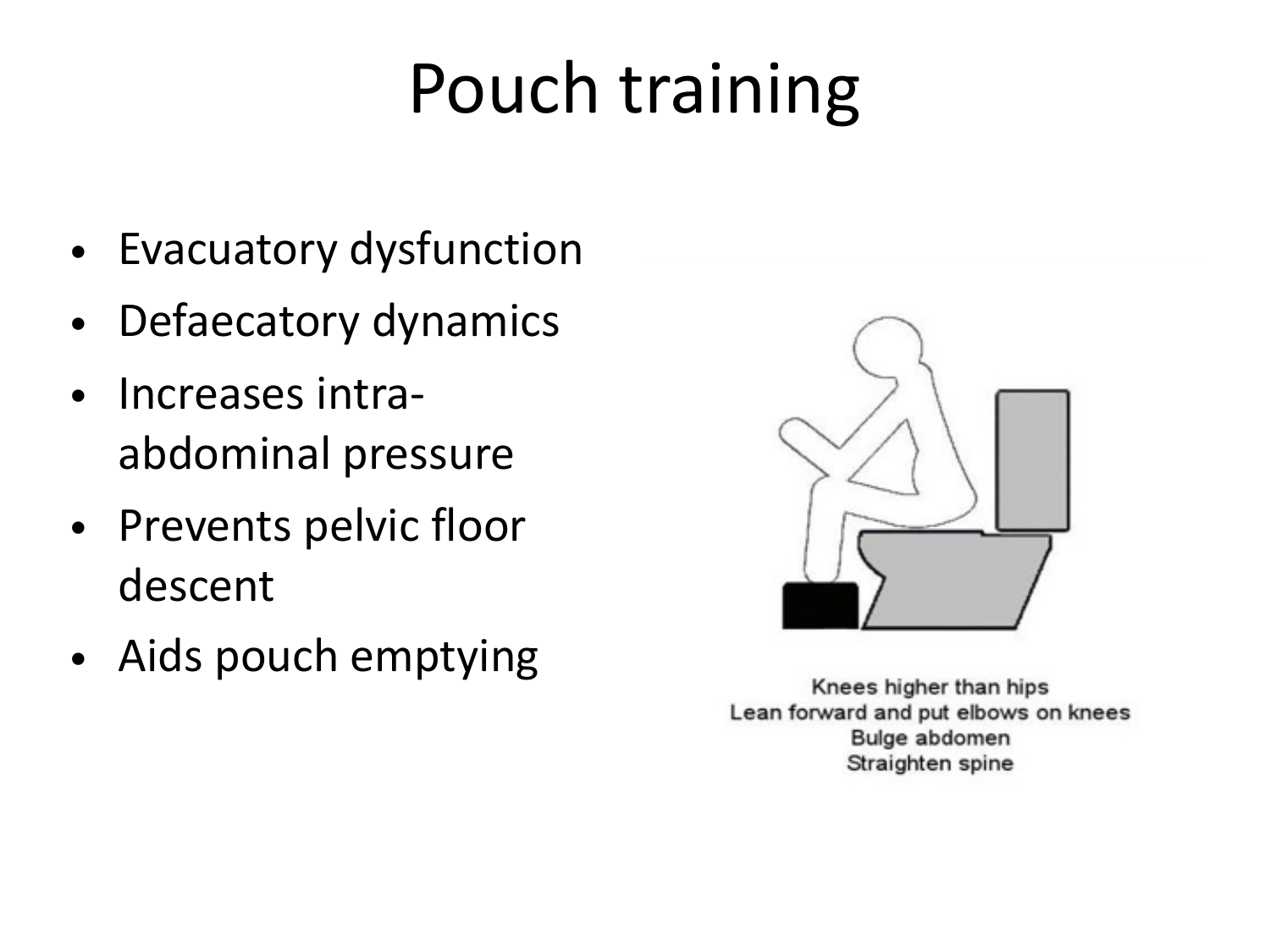#### Inserts

- Renew
- Nocturnal leakage
- Passive daytime leakage

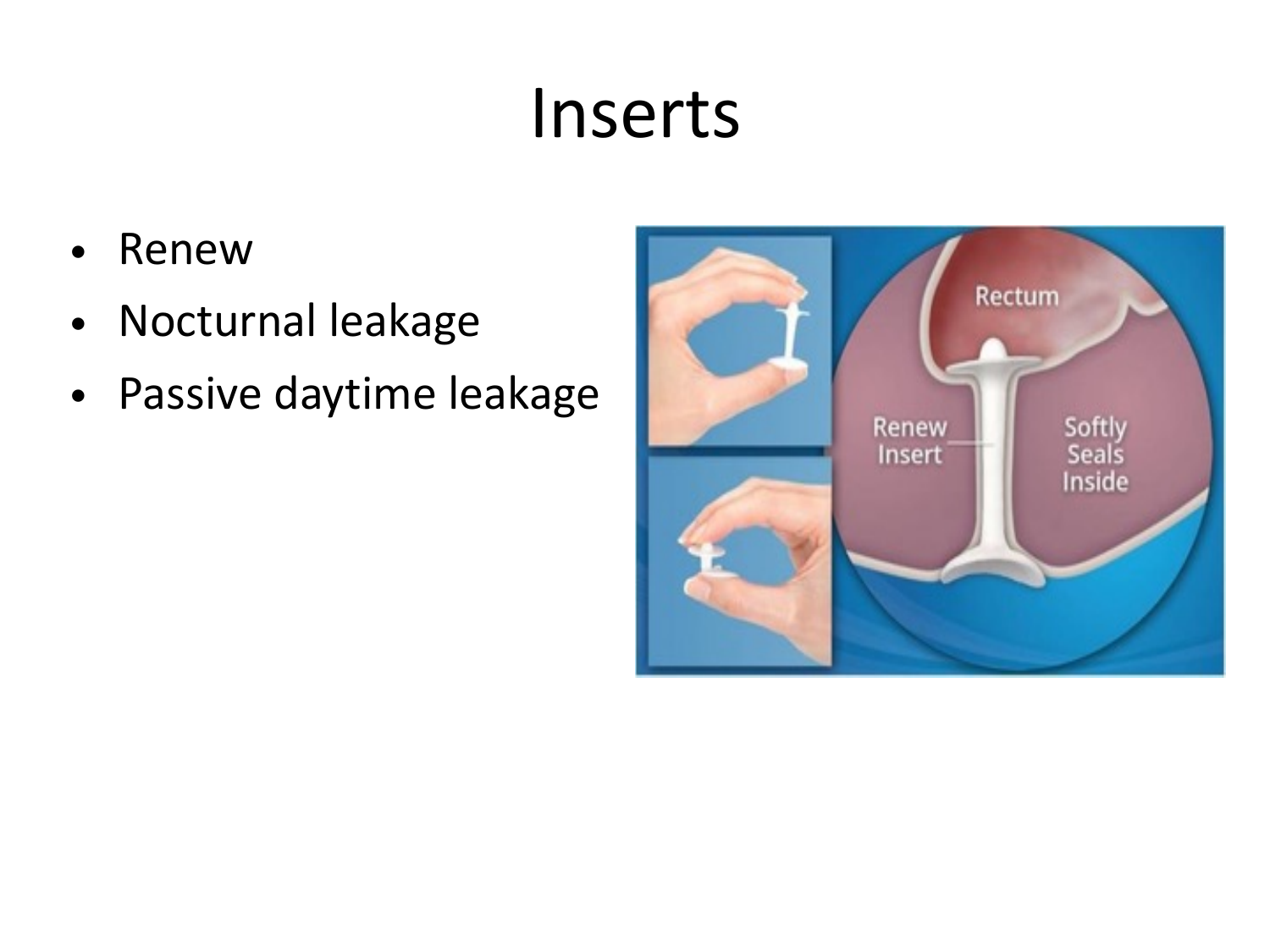#### Irrigation







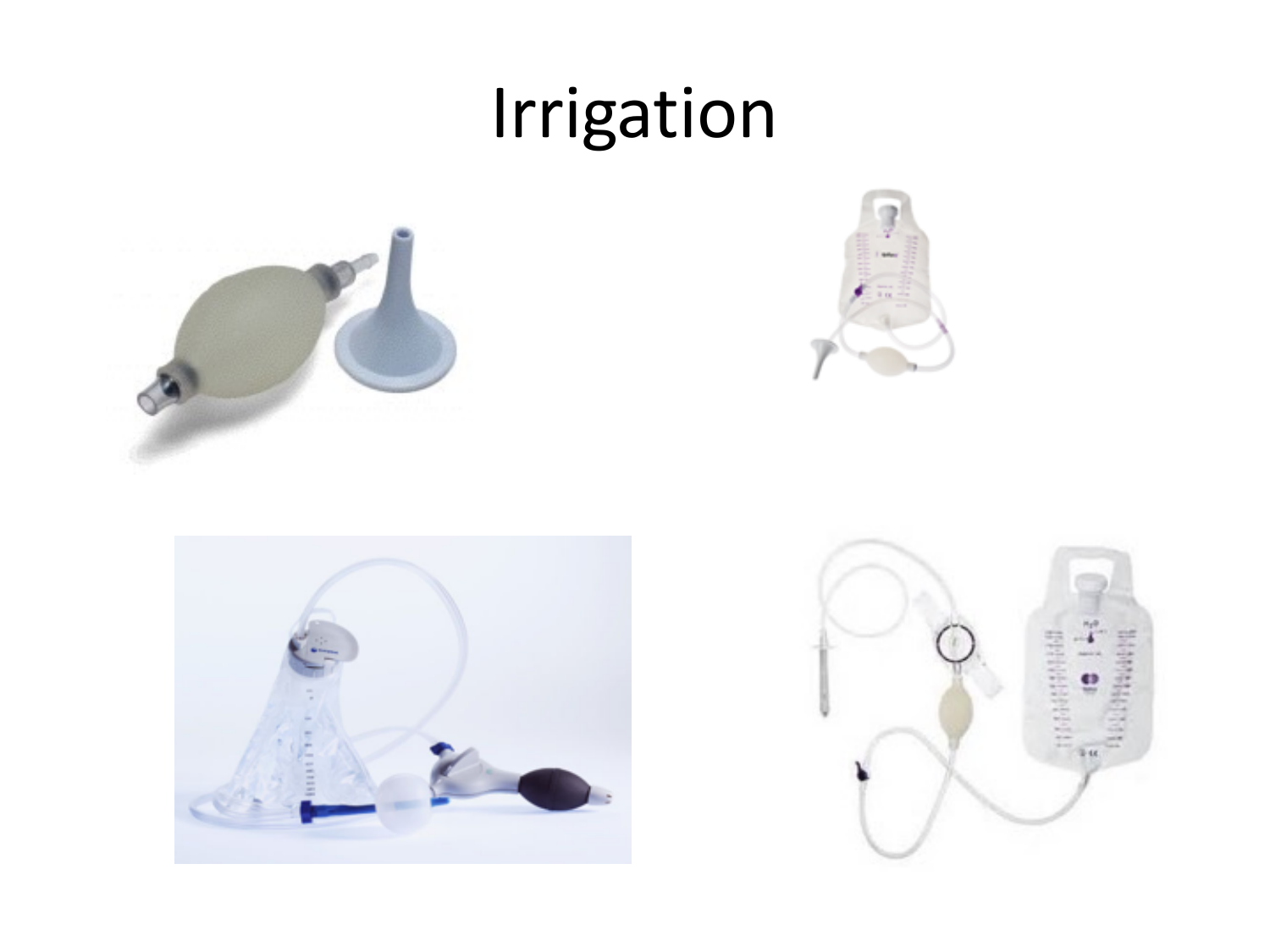## Psychological support

- Anxiety
- Stress
- Depression
- Anger
- Techniques

• Counsellor specialist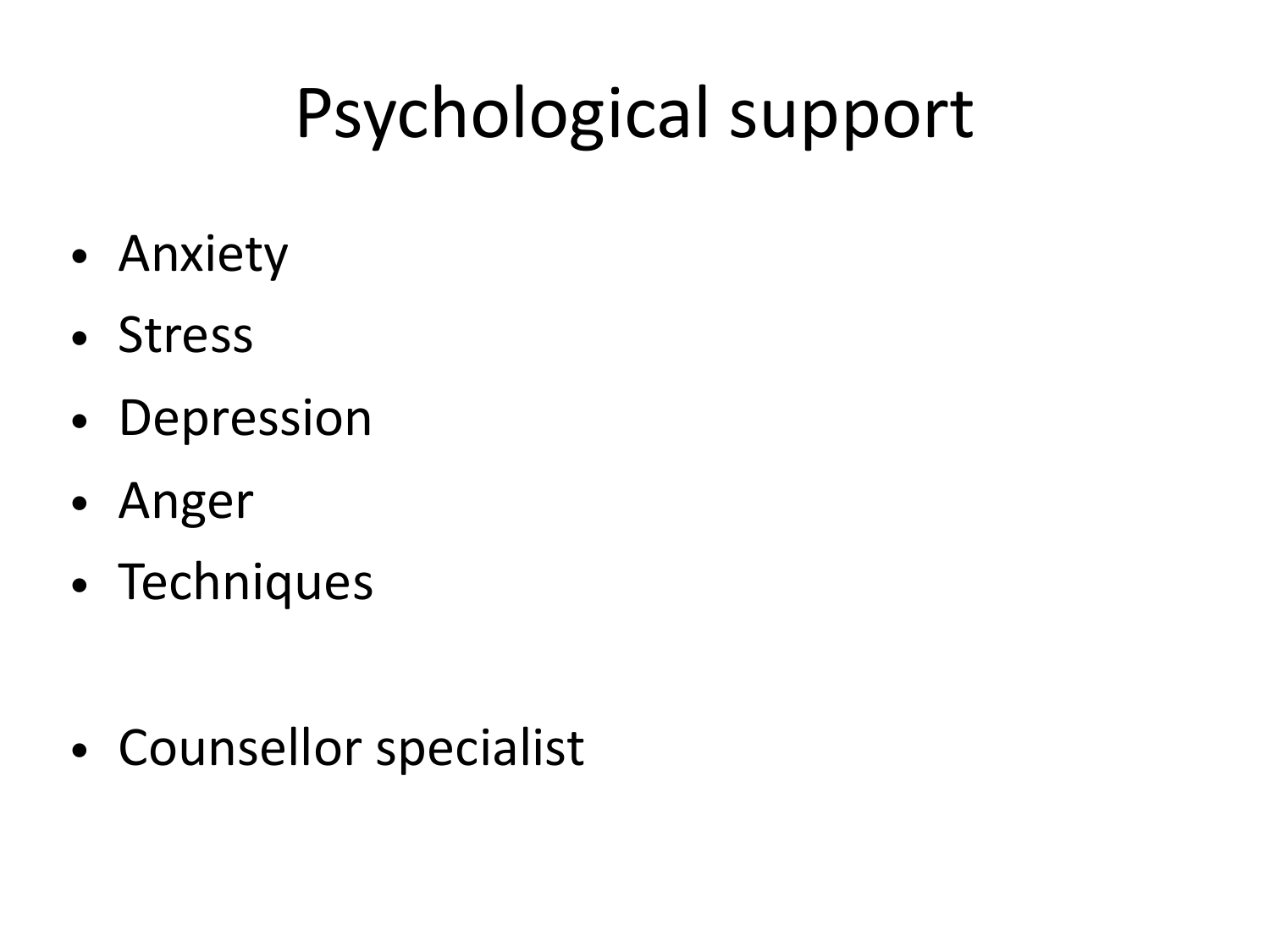#### Does biofeedback work?

- There is very little research
- Anecdotally, works well
- If NICE (2007) has tentatively pointed towards the positive effect of Biofeedback for IBS – as well as for constipation, evacuatory dysfunction and faecal incontinence (for which we have an 84% improvement rate) – it may well work for Pouch Patients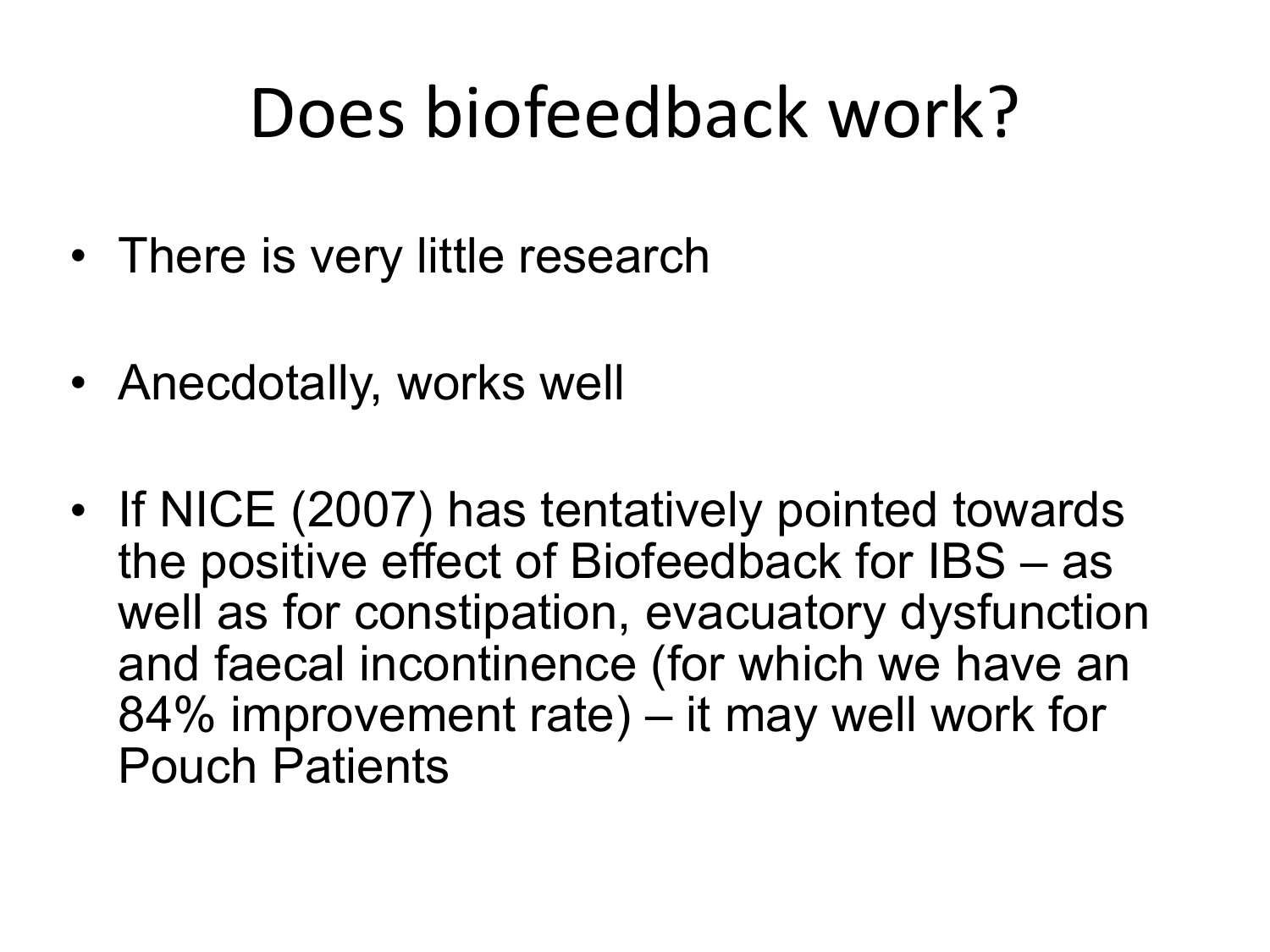## If all else fails

- Life is miserable
- Life on hold
- Cannot work
- Conservative management no help
- Discussion
- Support